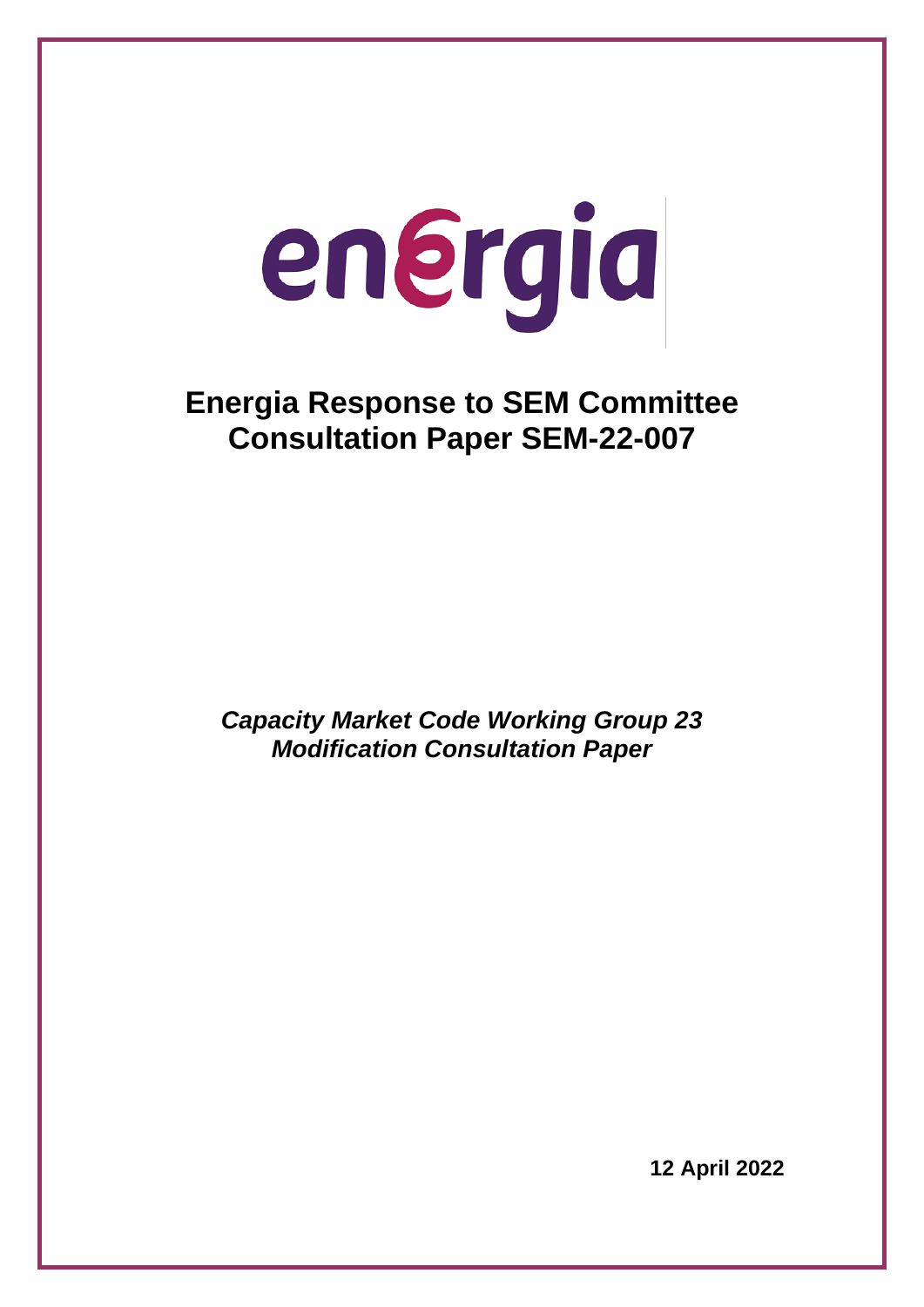### **1. Introduction**

Energia welcomes the opportunity to respond to the SEM Committee Consultation Paper SEM-22-007 (the "Consultation Paper") on proposed modifications to the Capacity Market Code discussed at Working Group 23 on 26 January 2022. Energia note SEM Committees minded to positioning to reject all three of the modification proposals. In respect of modification CMC\_01\_22, Energia support SEM Committee's position to reject the modification as we believe, similar to other proposals in this area, that a number of the risks from the proposal to combine units have not been accounted for. However, in respect of modification CMC\_02\_22 and CMC\_03\_22 Energia are concerned that the risks highlighted by the proposal in respect of the timely and accurate publication of key information will remain should action not be taken to address them. We elaborate further in Section 2 below.

## **2. Comments on Proposed Modifications**

#### **CMC\_01\_22: New Interdependent Combined Units**

- We note that this proposal is similar to previous modification proposals (CMC\_04\_20 and CMC\_05\_18) related to this area. In our previous response to these modification proposals, we highlighted that the ability to combine units should be limited to New Capacity as to extend beyond that has potential negative consequences for the market. Our position has not changed in this regard.
- The modification proposal applies to both Existing and New Capacity to ensure both are treated equally. As stated above we believe opening it up to both Existing and New Capacity continues to present a concern about market power. On the basis that this proposal does not address those concerns raised previously then Energia are not in a position to support the modification.
- Whilst a 150MW limit has been suggested to prevent lumpiness and address potential market power concerns, it is unclear how this limit has been derived. It is also unclear if imposing this limit will sufficiently allow for units to combine to pass through economies of scale and cost savings into capacity market bids as intended
- The Consultation Paper also notes that a number of participants highlighted the complexities associated with this modification proposal at the Working Group and the potential for negative unintended consequences. Notwithstanding that an updated proposal has since been submitted, Energia remain concerned about potential impacts from the modification.
- On this basis we agree with the SEM Committee position to reject the modification proposal.

#### **CMC\_02\_22: Timely publication of FAIP; and CMC\_03\_22: Transparency on Publication of Qualification Results**

• The proposed modifications in respect of the timely and accurate publication of key information, namely the Final Auction Information Pack (FAIP) and Qualification Results, are key pieces of information that market participants rely on to formulate their bidding strategies for the corresponding Capacity Auction. For many market participants, board approval will often be required for finalising bidding strategies